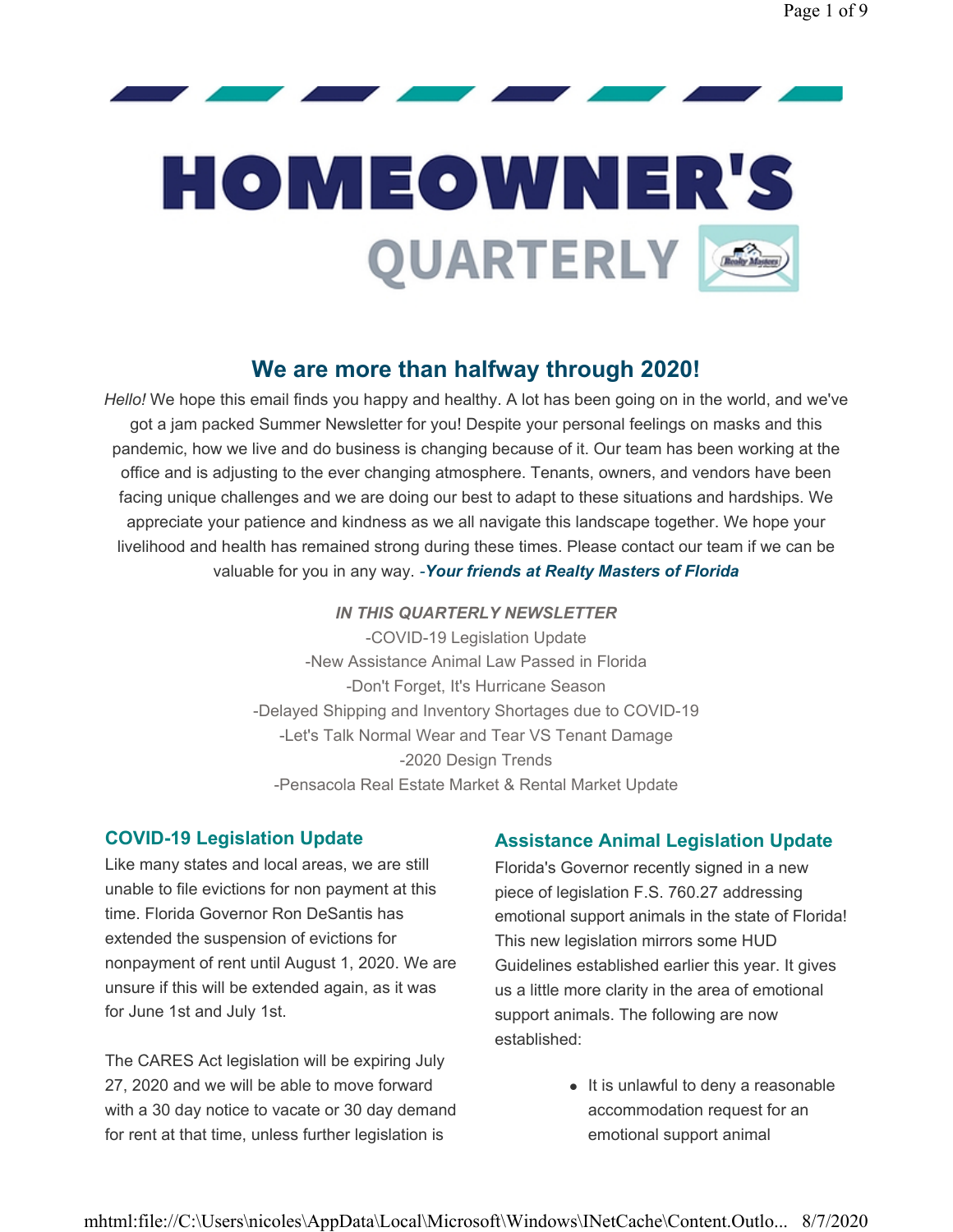passed.

We are not allowed to serve a 3 day notice for non-payment of rent at this time, nor have we been allowed to collect any late fees since the pandemic began in March.

If your tenant(s) are behind on payments, we will be making recommendations to move forward with payment plans or evictions as soon as we are able. At this time, it's hard to know whether this legislation will be lifted August 1. As with everything since COVID started, we are being patient and hoping for the best!

- $\bullet$  For a housing provider to request reliable information that supports the person has a disability if it is not readily apparent
- Supporting information can be established by proof of disability benefits from any agency
- $\bullet$  If a person requests to keep more than one emotional support animal, information can be requested regarding the specific need for each animal
- An emotional support registration, certificate, or other online certification is not, by itself, sufficient
- Abuse of the emotional support law is now a second degree misdemeanor



#### Don't Forget, It's Hurricane Season

Hurricane Season runs from June 1 through November 30 with peak season around September. Here are some things you need to consider as we are approaching the middle of the season.

This is the time to check on your insurance. Make sure all policies are effective, and we urge you to consider getting a flood policy. Please remember to send us a copy of your new insurance declaration page or add us as additional insured so that we will receive an updated policy yearly. Once a storm is in the Gulf of Mexico, you will not be able to change your policy!

Should a small tropical system approach the area, it is not standard practice to put up hurricane shutters on your property. These would be deployed for major hurricanes only. Additionally, you will need to reach out to us should you want the hurricane shutters deployed. Due to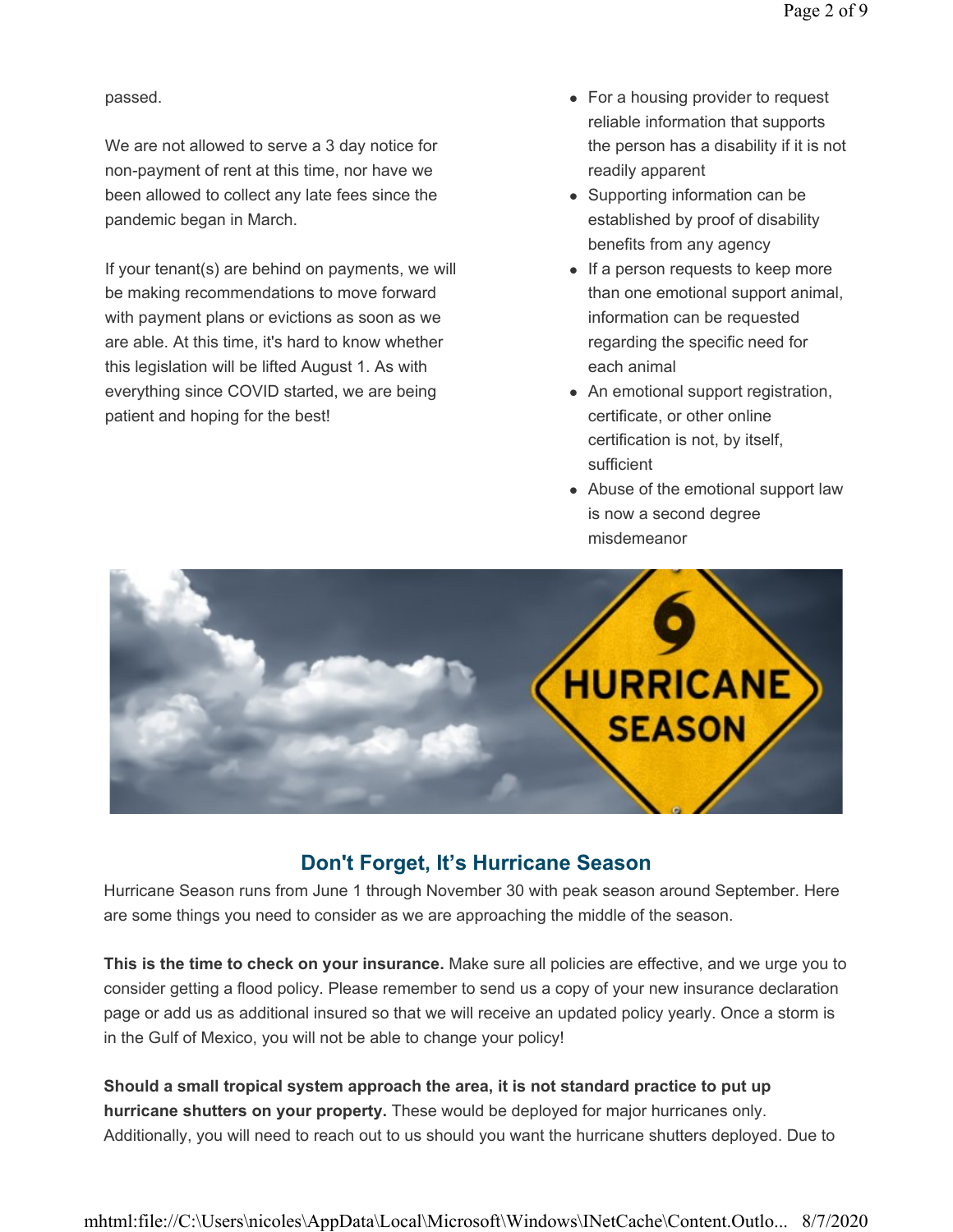the lack of resources available in the area, we only secure storm and/or hurricane shutters on properties that already have hurricane panels or hurricane fabric shield shutters on site should a storm approach the area.

For more hurricane information check out this link. https://pensacolarealtymasters.com/hurricane-information-for-realty-masters-landlords

### Delayed Shipping and Inventory Shortages due to COVID

As you have seen inventory shortages and supply chain disruptions (think toilet paper and coins), so have we. Our vendors have reported significant delays in shipping from everything from appliance parts to lumber. While our reliable vendors are doing everything to get owner approved jobs completed as quickly as possible, the materials are not currently available and back ordered in many instances. Vendors are checking stores daily, and some have pre-purchased materials in hopes to receive product once available.

Finding reasonably priced appliances in stock is also a current issue. Many manufacturers are back ordered and expecting 8-10 weeks before certain appliance orders can be filled. Our property managers and vendors are spending an exhausting amount of time searching for affordable appliances that are available in a reasonable time period. Please be aware and patient with us.



#### Let's Talk Normal Wear and Tear VS Tenant Damage

It seems like every month we are discussing what normal wear and tear is and what is considered tenant caused damage. We strive to be fair with both our owners and tenants so we are always doing our research to make sure our standards are on track with others. Most recently we have compared our guidelines to the U.S. Department of Housing and Urban Development. The U.S. Department of Housing and Urban Development says that "the costs an owner incurs for the basic cleaning and repairing of such items necessary to make a unit ready for occupancy by the next tenant are part of the costs of doing business."

#### Some items HUD identifies normal wear and tear are

• Fading, peeling, cracked paint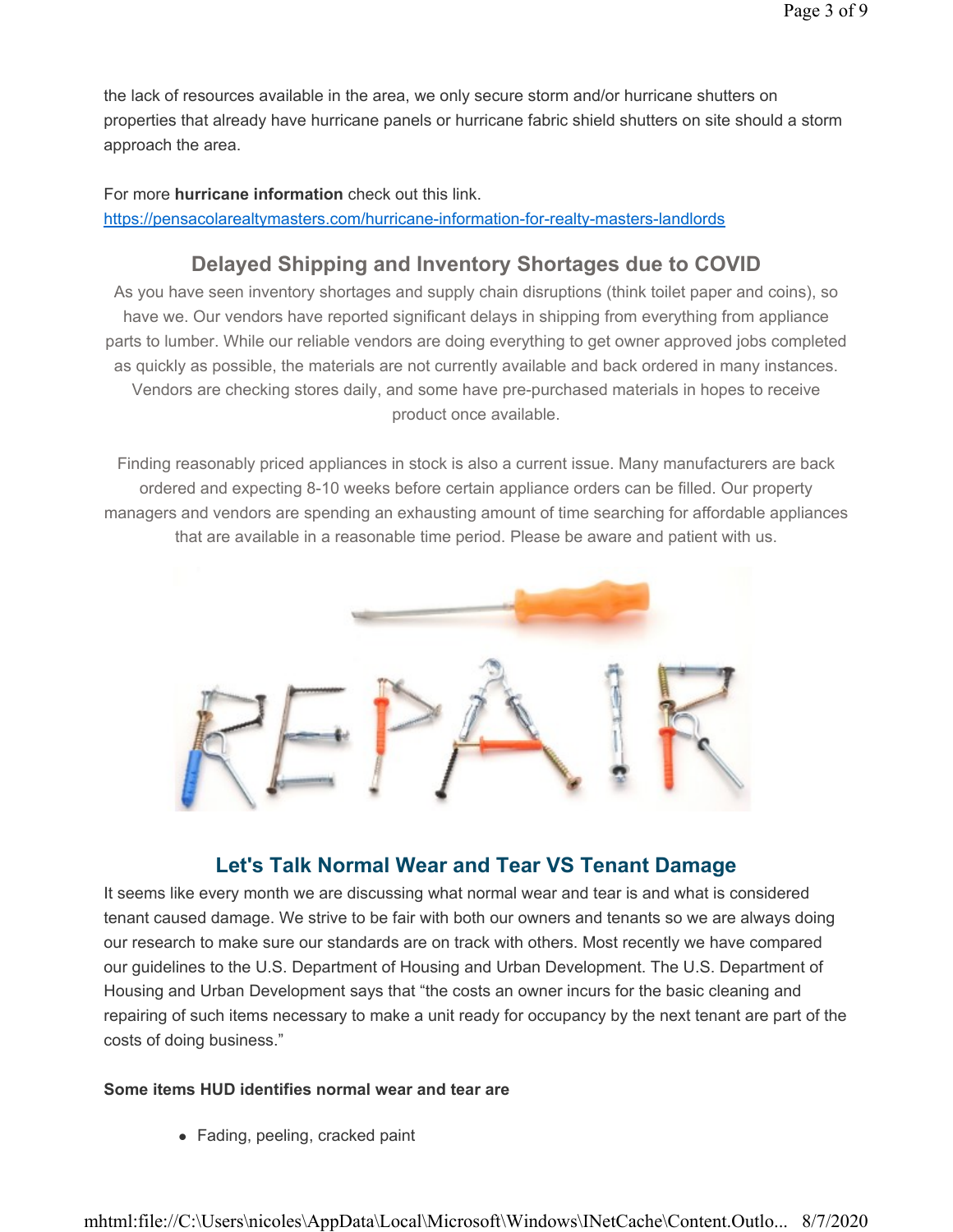- $\bullet$  Small chips in the plaster
- Nail holes, pinholes, cracks in walls
- Door sticking from humidity
- Carpet faded or worn from walking
- Partially clogged sinks caused by aging pipes
- Dirty or faded lamp or window shades

Tenant caused damages usually cost more to fix and go beyond normal wear and tear items likely a result of a tenants' negligence or abuse.

#### Some examples from HUD are:

- Gaping holes in walls or plaster
- Chipped or gouged wood floors
- Doors ripped of hinges
- Holes, stains or burns in the carpet
- Clogged or damaged toilet from improper use
- Torn, stained, or missing lamp and window shades

See the attached HUD document and review Appendix 5C and 5D for more information on normal wear and tear as well as a sample life expectancy chart.

#### Your Online Account

Don't forget to utilize your owner's account online. In your online account, you will find access to monthly statements, invoices, lease agreements, copies of occupied evaluations and more.

- Reply to this email if you need to set up access to your online account.
- Have an account? Log on here and review your recent activity.
- $\bullet$  Be sure to set the date range to see all historical documents.

#### Self Evaluations

As the number of COVID-19 cases continues to rise in our area, we have not yet returned to occupied interior evaluations.

- $\bullet$  At this time, tenants are continuing to complete self evaluations.
- We have been completing interior occupancy checks when tenants are past due on rent and not responding.
- $\bullet$  We will be scheduling evaluations for tenants who have failed to complete their self-evaluation.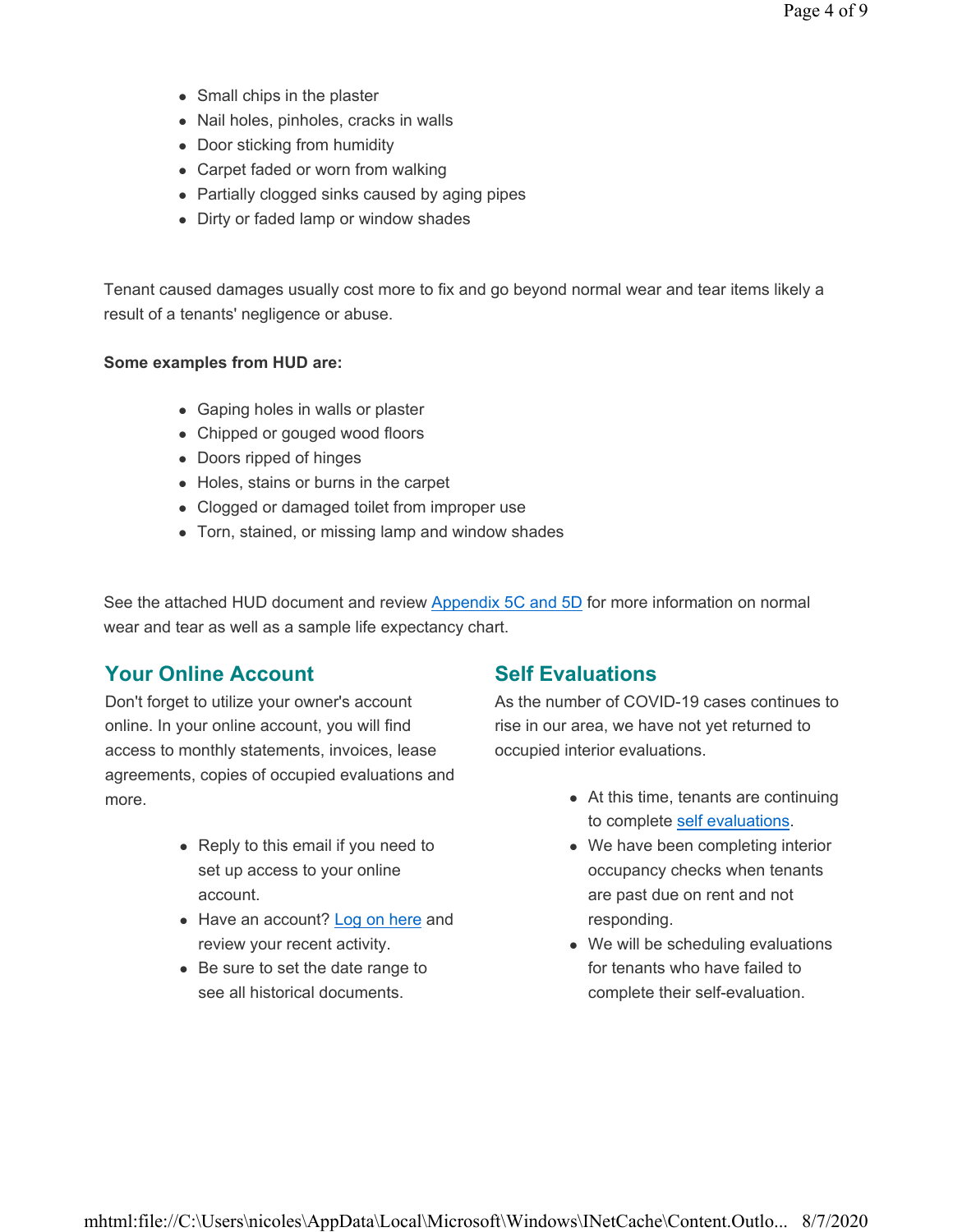

#### 2020 Home Design Trends

Nonwhite Kitchens- We all know that white kitchens have been all the rave for a very long time. While they are still popular we are seeing an increase in colored cabinets. Colors are ranging from soft greys and pastel blues to bold navy blues and black. Some are even combining the two tends with the colored lower and white upper cabinets.

Rustic/ Antique accents- Locally the "farmhouse" style seems to be the most popular. The antique look goes beyond the country feel. Antique lighting fixtures seem to be the most popular. The combination of new and old creates one of a kind spaces.

Bath Tubs- One of the biggest selling features in a home beside the kitchen is the master bathroom. The new trends are showing that more people prefer the freestanding tub. If you want to take it over the top you can even put the freestanding tub into the over-sized shower like one of our recent sellers.

**Bathroom Tiles-** Like we mentioned before the primary bathroom is a huge selling feature so many sellers are choosing to use bold tiles to leave an impression. While accent tiles have been around for a while these have taken it to the next level. In small bathrooms, they are commonly seen on the floor while in the larger bathrooms you can find them on an entire wall.

Formal Dining Room- For a while, we were seeing that the formal dining space was going away. It seems that trend may be coming to an end as more people are choosing to use the dining space as a staged room and a focal point in the home.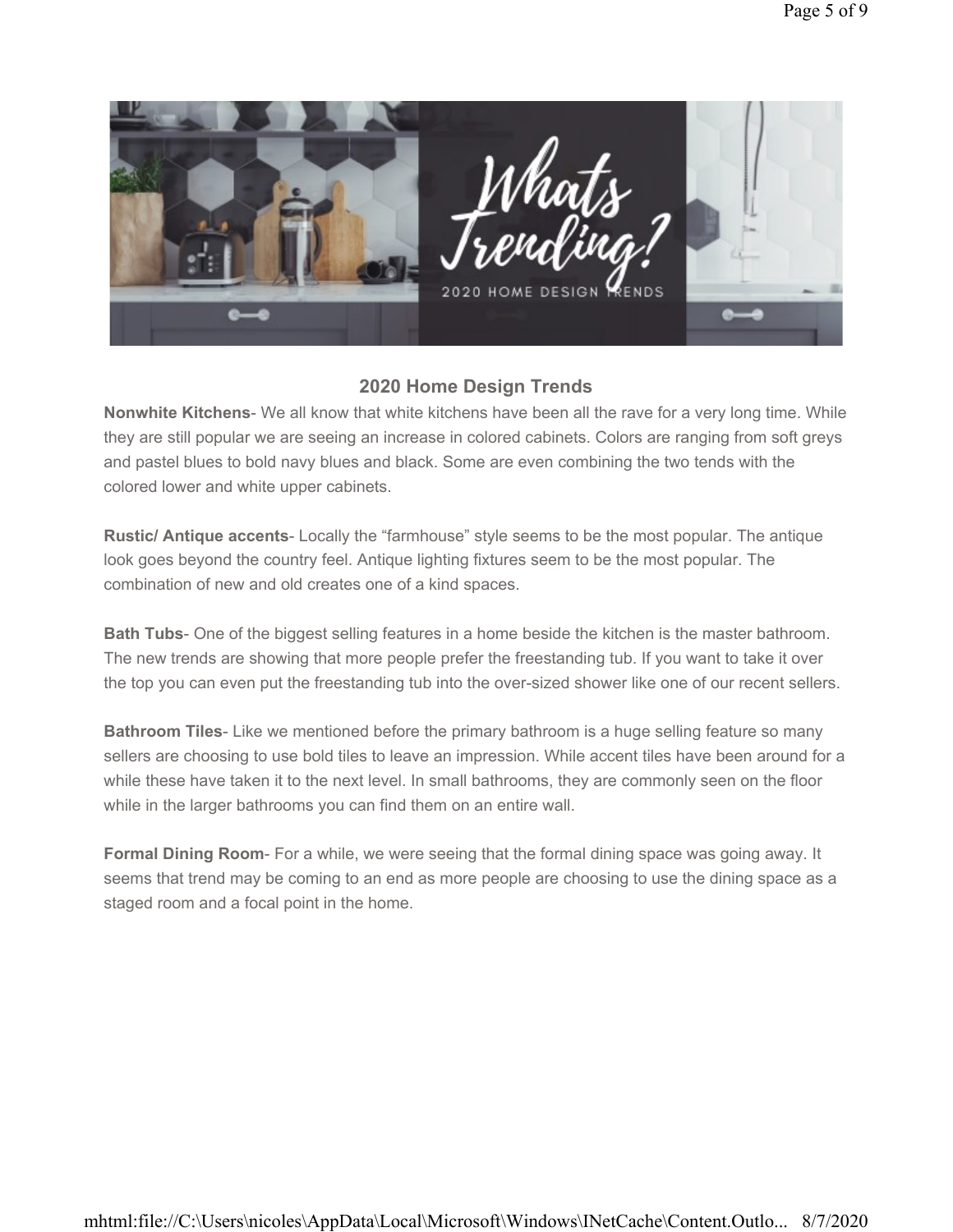

## **UNFAIR HOUSING? NOT IN OUR HOUSE.**

**THAT'S WHO WE HIGH ASSOCIATION OF** 

All of our practices are designed in accordance with Fair Housing. Our team strongly believes in and adheres to the Fair Housing Act. We promote and honor diversity and inclusivity and hope you do too.

## Pensacola Real Estate Market Update

Despite the Pandemic which has resulted in job losses and temporary or permanent shutdowns of certain businesses in our area, the Pensacola real estate market has remained stable! Here's a few statistics:

- Prices are up. The average sales price was up over 6% from \$243,891 at the end of June 2019 to \$259,305 as of the end of June 2020.
- Sales remained stable. There have been 4925 sales closed from January-June 2020, in comparison to 4936 closed sales from January-June 2019.
- Inventory has remained stable. Inventory of existing homes on the market is now 2580, similar to the same time last year despite many sellers who decided not to move forward with selling due to COVID.
- List to sell ratios have remained high. The average list to sell ratio for 2020 so far is 97.83% which is slightly up from last year during the same period of time.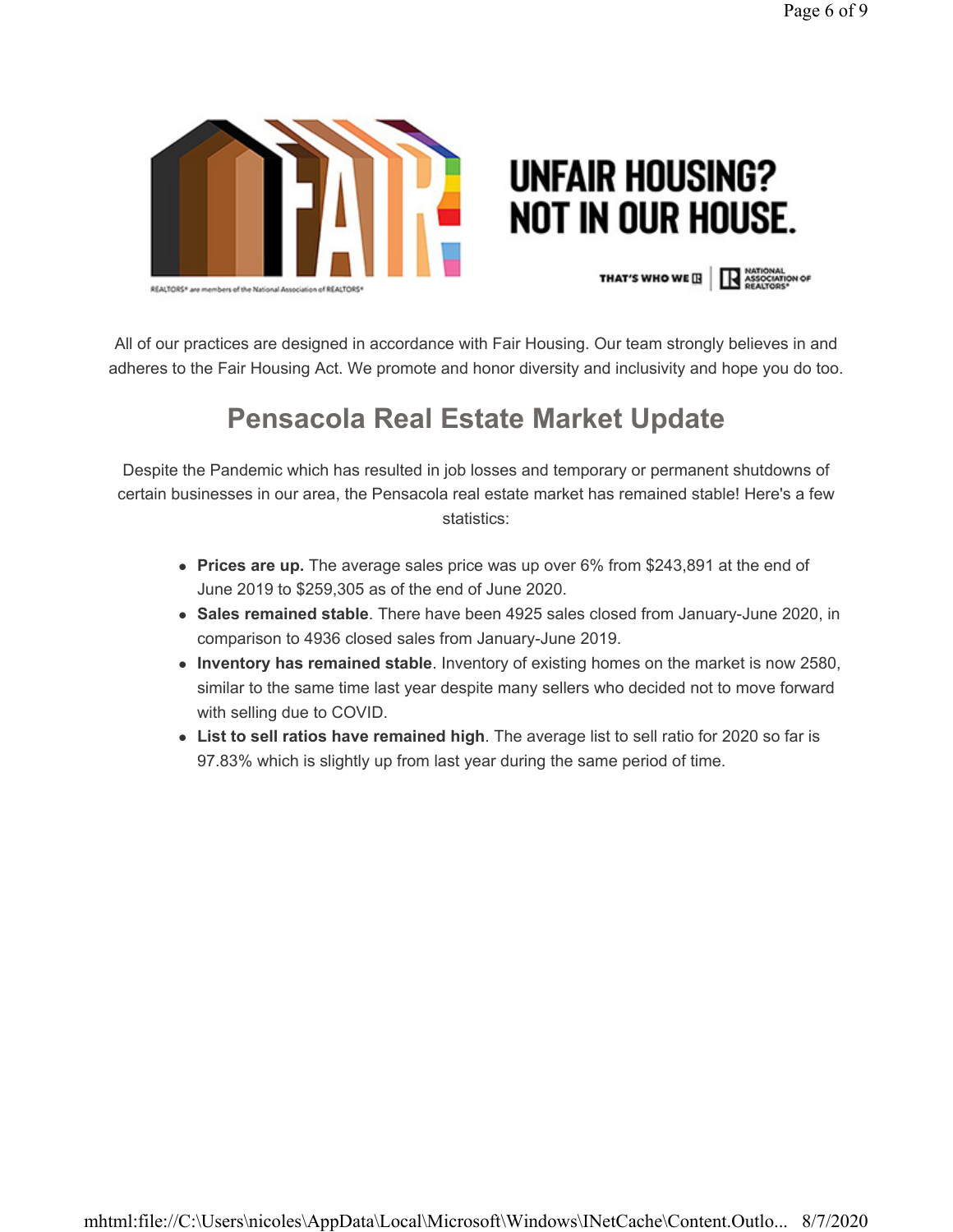| <b>PENSACOLA</b>                                                                                                               | ∄≙                                                                                                                                                                                                                                                               |
|--------------------------------------------------------------------------------------------------------------------------------|------------------------------------------------------------------------------------------------------------------------------------------------------------------------------------------------------------------------------------------------------------------|
| <b>REAL ESTATE</b>                                                                                                             | CALL SALES OFFICE (850) 453-9220                                                                                                                                                                                                                                 |
| <b>MARKET UPDATE</b>                                                                                                           | WWW.REALTYMASTERSOFFLORIDA.COM                                                                                                                                                                                                                                   |
| <b>SALES PRICES</b>                                                                                                            | <b>DAYS ON MARKET</b>                                                                                                                                                                                                                                            |
| \$243,891                                                                                                                      | 57 DOM                                                                                                                                                                                                                                                           |
| Average Sales Price 2020                                                                                                       | in 2020                                                                                                                                                                                                                                                          |
| $\sqrt{s}$                                                                                                                     | e                                                                                                                                                                                                                                                                |
| \$243,891                                                                                                                      | 65 DOM                                                                                                                                                                                                                                                           |
| Average Sales Price 2019                                                                                                       | in 2019                                                                                                                                                                                                                                                          |
| <b>CLOSED SALES</b><br><b>Closed Sales</b><br>4.925<br>$1/1 - 6/30/20$<br>邵<br><b>Closed Sales</b><br>4.936<br>$1/1 - 6/30/19$ | <b>OTHER METRICS</b><br><b>2580 UNITS ACTIVE</b><br>Inventory has decreased slightly year over year.<br>97.83% LIST TO SELL<br>Ratio is up slightly year over year.<br>Realty Masters ©2020 Data compiled from Pensacola MLS deemed reliable but not guaranteed. |

There are some experts who predict we will face a downturn in the market. Other than some sales falling through early on in the shutdown, mostly due to job loss and stricter bank requirements due to uncertainty, we have not seen signs of that happening here. There was a slight dip in closings during April, but we since seem to have adjusted to the new normal. In Florida, foreclosures and evictions are currently suspended until at least August 1, 2020. That could affect our market later this year and going into 2021. When there are more distressed properties on the market, it tends to affect prices negatively.

Compared to National Data published by the National Association of Realtors, Pensacola is holding up much better than other parts of the country, and we hope that continues. Nationally through May, the numbers show a 9% decline in sales volume but no real declines in prices.

Realty Masters has a small team of sales agents dedicated to serving our clients. We specialize in working with investors and our current clients. So far this year we listed and sold 30 properties from our rental inventory. Six of those were sold to the existing tenants!

Our biggest problem has been showing and selling tenant occupied homes. While in the past, we were able to close the entire transaction seamlessly with tenant cooperation, everything is harder with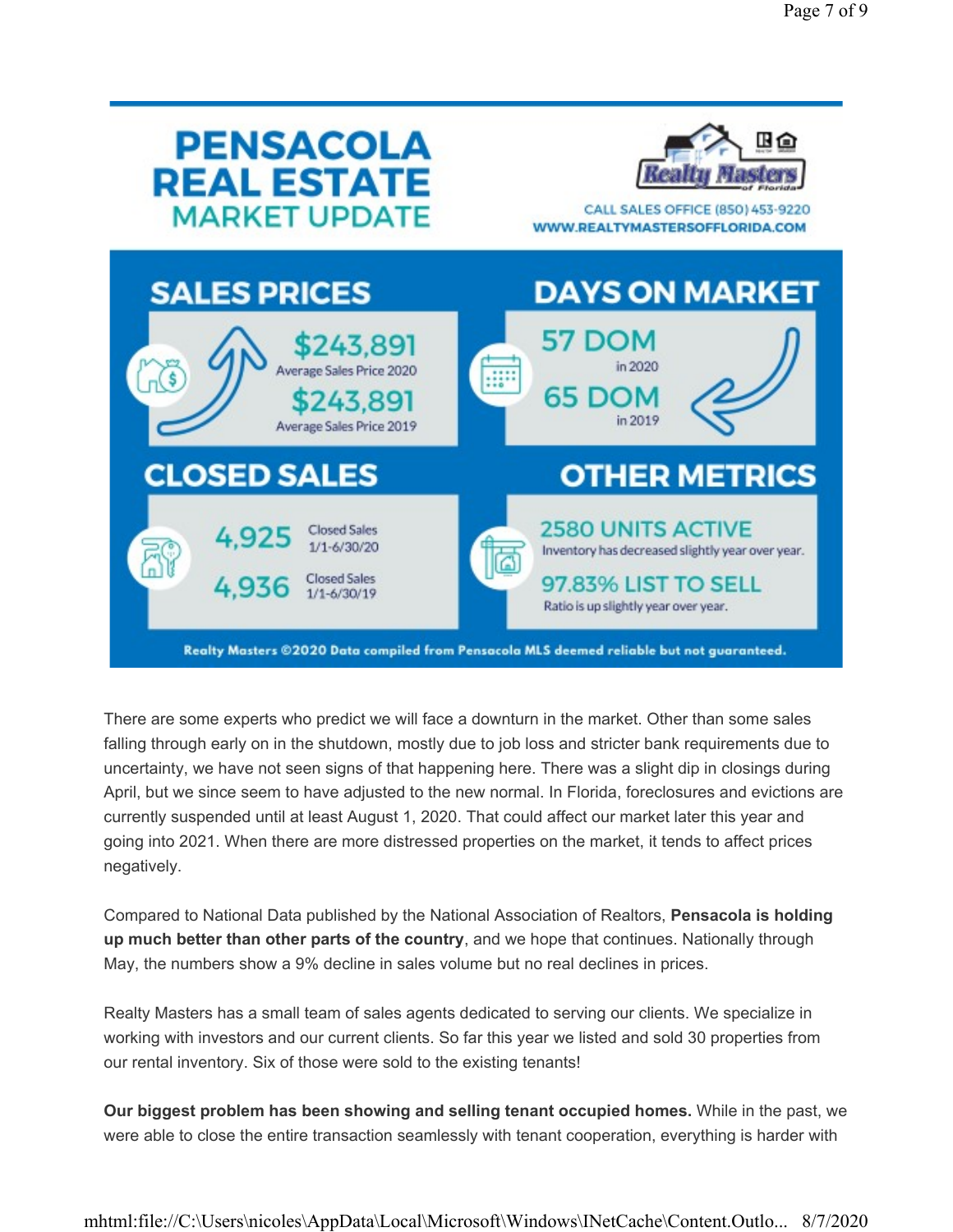COVID-19. Most of our tenants have been accommodating, but we have had to adapt to social distancing, accommodate with video tours and when doing in person showings it is required we wear a mask.

If you are looking to sell your home that is currently managed by Realty Masters, we are happy to provide a free market analysis and consultation. If you are looking to buy another property, we can also help you with that. We are selling both single and multi-family investment properties to current and new investors. Reach out to Pam at (850) 453-9220 or email her if you are interested in knowing your property's value or purchasing another investment.

#### Rental Income Podcast: Pam's Episode

Here's Pam on the Rental Income Podcast with "The formula for buying the perfect rental "

#### Pensacola Rental Market Trends

The Pensacola rental market is strong! Here's a few of our observations over the last quarter.

- Inventory is low! Many tenants decided to renew their lease instead of vacating. We also had several tenants delay their move outs. Coupled with a reduced rental inventory the last few years, we are facing an affordable rental housing shortage in the area.
- Rents are continuing to increase. Due to low inventory and the busiest months of the year, we are able to increase new move in rents in excess of 5% on average.
- Affordability is becoming an issue with tenants. Tenants' income is down, rents are up, and affordability is a bigger issue than it has been in years' past. Renters tend to have significantly less savings than homeowners, and we are seeing this with the current economic situation.
- The quality of applicants have decreased. The average number of applications processed per property is increasing as tenants are not as qualified as they were before the pandemic started. Prospective tenants are trying to use unemployment income and gig income like DoorDash and PayPal more than usual. We are working harder to ensure your tenants are qualified to make the rental payments.



#### Realty Masters of Florida